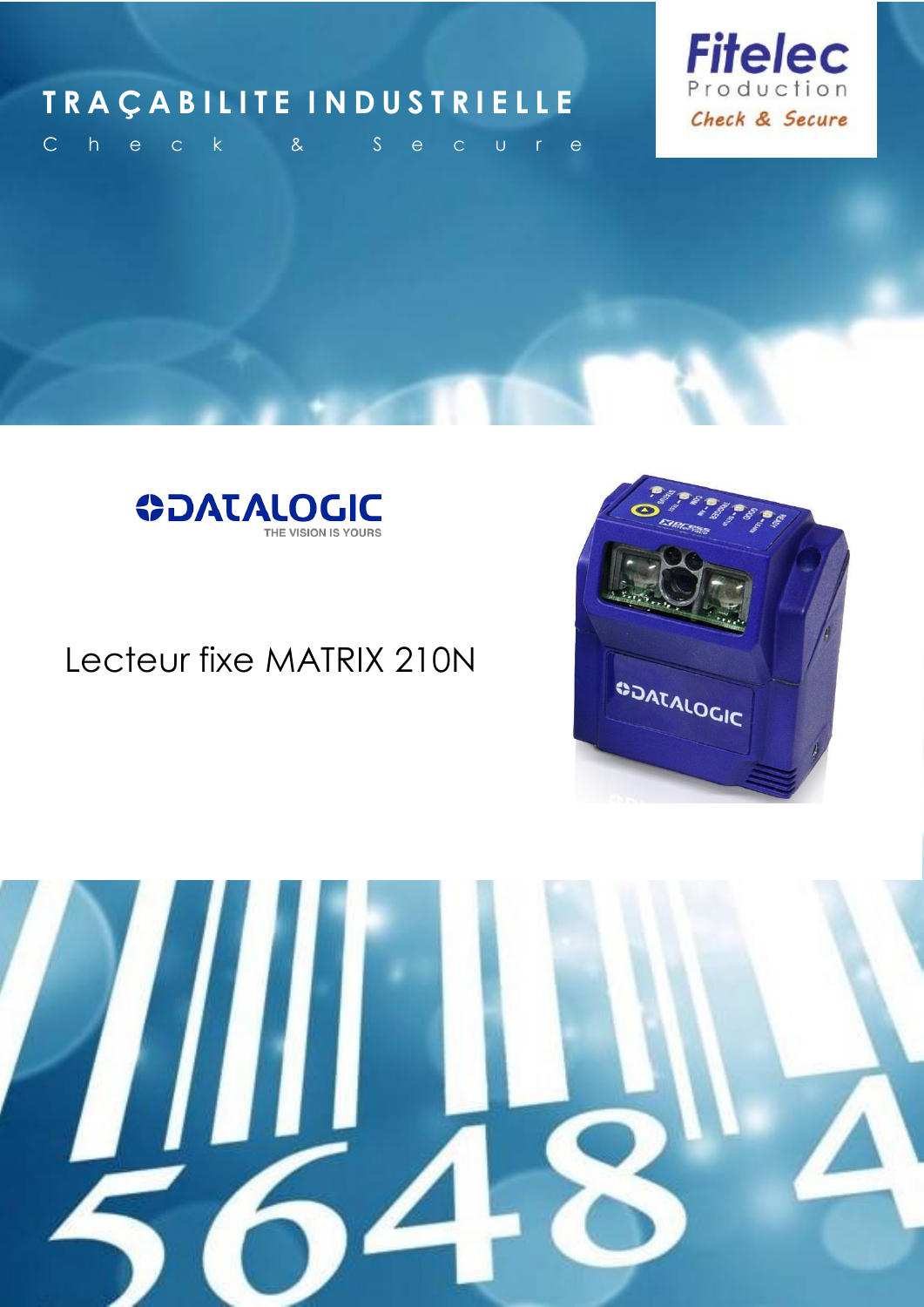# MATRIX210N™

# **ODATALOGIC**

Datalogic's Matrix 210N™ offers extreme reading performance with integrated serial, USB, Ethernet & PROFINET in an ultra-compact housing.

WithaWVGAimagesensorabletocapture up to60framesper second, and aflexible and powerfulilluminator,theMatrix210N™offers best-in-class reading performance for direct partmarked bar codes.

Unrivaleddecodinglibrariesrunningonahigh speedhardwareplatformdeliversuperiorreading performance and decoding rates. With these combined features the Matrix 210N supports high throughput systems which results in improved production efficiency.

Both read data and captured images are transferred using the on-board Ethernet ports. The captured images can be either saved internallyoreasilyandquicklyuploadedto externalPCsforstorageorofflineanalysis.

Compactdimensionswithstraight, rightangle,or electronic variable focus options provide superb contact reading capabilities and simple mechanical integration into small spaces.

Matrix 210N imager embeds thestandard Matrix Series configuration software DL.Code that tremendously improves the ease of setup and is intuitive for the use and maintenance of the reader.

The Green Spot - projected onto the scanned object –provideseasyandreal-timefeedback of the reading status without any additional software oraccessories.



**III 医使受精感受起来** 

# **IDENTIFICATION**

# **HIGHLIGHTS**

- Integrated Ethernet, PROFINET, EtherNet/IP, interfaces
- Dynamicfocusliquidlensmodels
- High performance DPM bar code reading
- On-board imagesaving
- Outstanding decoding capability on DPM and printed 1D & 2D standard codes
- Straight and right angle models for smart mounting
- ID-NET™ reader clustering/networking
- Ultra-fast image acquisition forhigh speed production lines
- Industrial Protection: ESD-safe, YAG, IP65
- New DL.CODE software that offers a usable interface

## **APPLICATIONS**

**Electronic**

- PCB board tracking
- Electronic productstracking

**Pharmaceutical & Chemical**

- Pharmaceutical manufacturing and packaging
- Supply chain traceability

### **OEM**

- Chemical&BiomedicalAnalysis Machines
- Print & Apply systems
- Document Handling

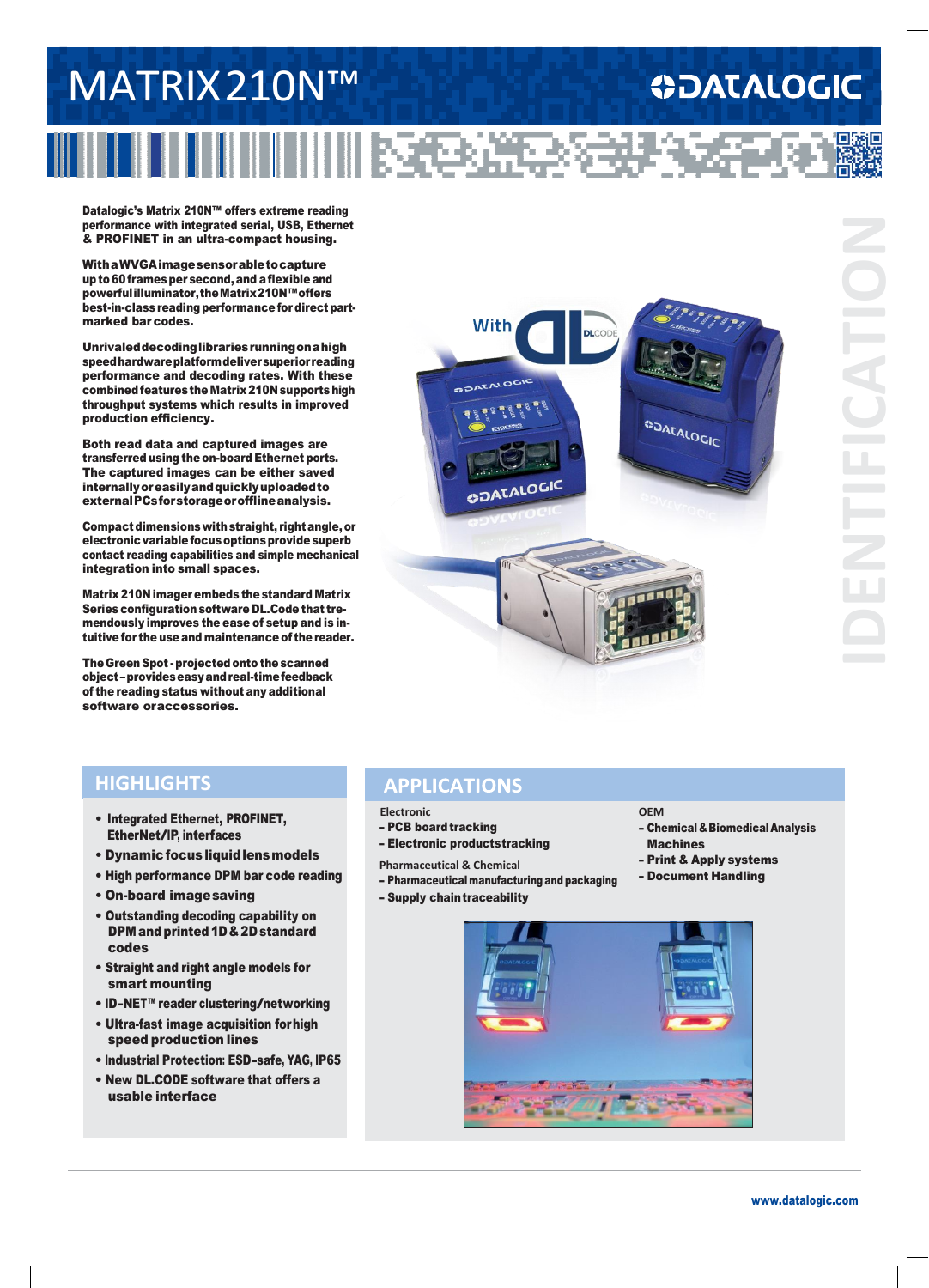# MATRIX210N™

# **TECHNICAL DATA**

# **ODATALOGIC**

|                                          | <b>FIXED FOCUS MODELS</b>                                                                                                                                                            |                                                                                                        | <b>ELECTRONIC FOCUS CONTROL MODEL</b>                   |  |  |
|------------------------------------------|--------------------------------------------------------------------------------------------------------------------------------------------------------------------------------------|--------------------------------------------------------------------------------------------------------|---------------------------------------------------------|--|--|
| <b>Dimensions</b>                        | <b>Straight optic</b><br>$50 \times 25 \times 45$ mm<br>$(1.97 \times 0.98 \times 1.77 \text{ in})$                                                                                  | <b>Right angle optic</b><br>$54 \times 32 \times 45$ mm<br>$(2.13 \times 1.26 \times 1.77 \text{ in})$ | 61 x 25 x 45 mm<br>$(2.40 \times 0.98 \times 1.77)$ in) |  |  |
| Weight                                   | 204 g. (7.2 oz.) with cable                                                                                                                                                          |                                                                                                        | 237 g. (8.4 oz.) with cable                             |  |  |
| <b>Case material</b>                     |                                                                                                                                                                                      | Aluminum, plastic protective window cover                                                              |                                                         |  |  |
| <b>Operating temperature</b>             |                                                                                                                                                                                      | 0° to 50° C (32 to 122 °F)                                                                             | 0° to $+$ 45 °C (32 to 113°F)                           |  |  |
| <b>Storage temperature</b>               | -20 to 70 °C (-4 to 158 °F)                                                                                                                                                          |                                                                                                        |                                                         |  |  |
| <b>Protection class</b>                  | <b>IP65</b>                                                                                                                                                                          |                                                                                                        |                                                         |  |  |
| <b>Esd safe</b>                          | YES, with ESD Safe front cover accessory                                                                                                                                             |                                                                                                        |                                                         |  |  |
| <b>Yag laser protection</b>              | YES, with YAG cut filter accessory                                                                                                                                                   |                                                                                                        |                                                         |  |  |
| <b>Power supply</b>                      | Standard: 10 VDC to 30 VDC                                                                                                                                                           |                                                                                                        |                                                         |  |  |
| <b>Power consumption</b>                 | 0.4 to 0.15 A, 4.5 W max                                                                                                                                                             |                                                                                                        |                                                         |  |  |
| <b>Sensor</b>                            | Image Resolution 780 x 480 WVGA - CMOS global shutter                                                                                                                                |                                                                                                        |                                                         |  |  |
| <b>Frame rate</b>                        | 60 frames/s                                                                                                                                                                          |                                                                                                        |                                                         |  |  |
| <b>Optical focus control</b>             | <b>Fixed</b><br><b>Blue Ring LED system</b>                                                                                                                                          |                                                                                                        | Variable, Electronic focus control                      |  |  |
| <b>Aiming system</b>                     |                                                                                                                                                                                      |                                                                                                        | Dual laser pointer (CDRH/IEC Class II)                  |  |  |
| <b>Readable symbologies</b>              | 1D Codes: all standard 1 dimensional symbologies<br>2D Codes: Data Matrix, QR Code, Micro QR, Maxicode, Aztec<br>Postal Codes: Royal Mail, Japan Post, Planet, Postnet and many more |                                                                                                        |                                                         |  |  |
| <b>Embedded communication interfaces</b> | Ethernet 10/100: EtherNet/IP, PROFINET, TCP/IP, UDP, FTP, MODBUS TCP<br>Serial RS232/RS422/RS485 up to 115.2 Kbit/s + Aux RS232                                                      |                                                                                                        |                                                         |  |  |
| <b>Reader networking</b>                 | <b>Datalogic ID-NET™</b>                                                                                                                                                             |                                                                                                        |                                                         |  |  |
| <b>Connectivity modes</b>                | <b>Master/Slave, Ethernet point to point</b>                                                                                                                                         |                                                                                                        |                                                         |  |  |
| <b>Digital inputs</b>                    | 2 opto-isolated. Polarity insensitive and SW Programmable.                                                                                                                           |                                                                                                        |                                                         |  |  |
| <b>Digital outputs</b>                   | 2 SW programmable, opto-coupled                                                                                                                                                      |                                                                                                        |                                                         |  |  |
| <b>Programming method</b>                | Windows™ based SW (DL.CODE™) via serial, USB and Ethernet                                                                                                                            |                                                                                                        |                                                         |  |  |
| User interface                           | X-PRESS™, Embedded Human Machine Interface<br>Beeper, Push Button, 7 LEDs (Status, Comm., Trigger, Good Read, Ready, Power on, Network)                                              |                                                                                                        |                                                         |  |  |
| <b>Code quality metrics</b>              | <b>AIM DPM, ISO/IEC 15416</b>                                                                                                                                                        |                                                                                                        |                                                         |  |  |

# **MODELS**

|                             |                                                | P/N       | <b>STRAIGHT OPTICS</b>                          | P/N       | <b>RIGHT ANGLE OPTICS</b>                       |
|-----------------------------|------------------------------------------------|-----------|-------------------------------------------------|-----------|-------------------------------------------------|
| m<br>귵<br>ш<br>F.           |                                                | 937501241 | <b>MATRIX 210N 211-110 WVGA-NEAR-ETH-ST</b>     | 937501250 | <b>MATRIX 210N 211-010 WVGA-NEAR-90-ETH-ST</b>  |
|                             | <b>Standard</b>                                | 937501242 | MATRIX 210N 212-110 WVGA-MED-ETH-ST             | 937501251 | <b>MATRIX 210N 212-010 WVGA-MED-90-ETH-ST</b>   |
|                             |                                                | 937501243 | <b>MATRIX 210N 213-110 WVGA-FAR-ETH-ST</b>      | 937501252 | <b>MATRIX 210N 213-010 WVGA-FAR-90-ETH-ST</b>   |
|                             | <b>ESD Safe</b>                                | 937501259 | <b>MATRIX 210N 211-111 WVGA-NEAR-ETH-ES</b>     | 937501268 | <b>MATRIX 210N 211-011 WVGA-NEAR-90-ETH-ES</b>  |
|                             |                                                | 937501260 | MATRIX 210N 212-111 WVGA-MED-ETH-ES             | 937501269 | <b>MATRIX 210N 212-011 WVGA-MED-90-ETH-ES</b>   |
|                             |                                                | 937501261 | <b>MATRIX 210N 213-111 WVGA-FAR-ETH-ES</b>      | 937501270 | <b>MATRIX 210N 213-011 WVGA-FAR-90-ETH-ES</b>   |
|                             | <b>ESD Safe</b><br><b>YAG laser protection</b> | 937501274 | <b>MATRIX 210N 211-112 WVGA-NEAR-ETH-ESYF</b>   | 937501277 | MATRIX 210N 211-012 WVGA-NEAR-90-ETH-ESY        |
|                             |                                                | 937501275 | <b>MATRIX 210N 212-112 WVGA-MED-ETH-ESYF</b>    | 937501278 | <b>MATRIX 210N 212-012 WVGA-MED-90-ETH-ESYF</b> |
|                             |                                                | 937501276 | <b>MATRIX 210N 213-112 WVGA-FAR-ETH-ESYF</b>    | 937501279 | <b>MATRIX 210N 213-012 WVGA-FAR-90-ETH-ESYF</b> |
|                             | <b>Electronic focus</b><br>control             | 937501282 | <b>MATRIX 210N 235-110 WVGA-DPM-LL-ETH-STD</b>  |           |                                                 |
|                             |                                                | 937501283 | <b>MATRIX 210N 235-111 WVGA-DPM-LL-ETH-ES</b>   |           |                                                 |
|                             |                                                | 937501284 | <b>MATRIX 210N 235-112 WVGA-DPM-LL-ETH-ESYF</b> |           |                                                 |
| <b>SERI</b>                 | <b>Standard</b>                                | 937501238 | <b>MATRIX 210N 211-100 WVGA-NEAR-25P-ST</b>     | 937501247 | <b>MATRIX 210N 211-000 WVGA-NEAR-90-25P-ST</b>  |
|                             |                                                | 937501239 | <b>MATRIX 210N 212-100 WVGA-MED-25P-ST</b>      | 937501248 | <b>MATRIX 210N 212-000 WVGA-MED-90-25P-ST</b>   |
|                             |                                                | 937501240 | <b>MATRIX 210N 213-100 WVGA-FAR-25P-ST</b>      | 937501249 | <b>MATRIX 210N 213-000 WVGA-FAR-90-25P-ST</b>   |
|                             | <b>ESD Safe</b>                                | 937501256 | <b>MATRIX 210N 211-101 WVGA-NEAR-25P-ES</b>     | 937501265 | <b>MATRIX 210N 211-001 WVGA-NEAR-90-25P-ES</b>  |
|                             |                                                | 937501257 | <b>MATRIX 210N 212-101 WVGA-MED-25P-ES</b>      | 937501266 | <b>MATRIX 210N 212-001 WVGA-MED-90-25P-ES</b>   |
|                             |                                                | 937501258 | <b>MATRIX 210N 213-101 WVGA-FAR-25P-ES</b>      | 937501267 | <b>MATRIX 210N 213-001 WVGA-FAR-90-25P-ES</b>   |
|                             | <b>Standard</b>                                | 937501244 | <b>MATRIX 210N 211-120 WVGA-NEAR-USB-ST</b>     | 937501253 | <b>MATRIX 210N 211-020 WVGA-NEAR-90-USB-ST</b>  |
| <b>CO</b><br>$\overline{5}$ |                                                | 937501245 | <b>MATRIX 210N 212-120 WVGA-MED-USB-ST</b>      | 937501254 | <b>MATRIX 210N 212-020 WVGA-MED-90-USB-ST</b>   |
|                             |                                                | 937501246 | <b>MATRIX 210N 213-120 WVGA-FAR-USB-ST</b>      | 937501255 | <b>MATRIX 210N 213-020 WVGA-FAR-90-USB-ST</b>   |
|                             | <b>ESD Safe</b>                                | 937501262 | <b>MATRIX 210N 211-121 WVGA-NEAR-USB-ES</b>     | 937501271 | <b>MATRIX 210N 211-021 WVGA-NEAR-90-USB-ES</b>  |
|                             |                                                | 937501263 | <b>MATRIX 210N 212-121 WVGA-MED-USB-ES</b>      | 937501272 | <b>MATRIX 210N 212-021 WVGA-MED-90-USB-ES</b>   |
|                             |                                                | 937501264 | <b>MATRIX 210N 213-121 WVGA-FAR-USB-ES</b>      | 937501273 | <b>MATRIX 210N 213-021 WVGA-FAR-90-USB-ES</b>   |

# **READING CHARACTERISTICS**

| <b>MODELS</b>                     | <b>FOCUS</b><br><b>DISTANCE</b> | FIELD OF VIEW @<br><b>FOCUS DISTANCE</b> | PPI<br>(Pix per Element)<br><b>ຉ FOCUS DISTANCE</b> | TYP.<br><b>1D AND STACKED</b><br><b>CODE RESOLUTION</b> | <b>2D CODE RESOLUTION</b> |                       | <b>READING DISTANCE</b> |                        |
|-----------------------------------|---------------------------------|------------------------------------------|-----------------------------------------------------|---------------------------------------------------------|---------------------------|-----------------------|-------------------------|------------------------|
|                                   | mm(in)                          | mm (in)                                  |                                                     | mm(mils)                                                | mm(mils)                  | mm (in)               | Min. mm (in)            | $Max.$ mm $(in)$       |
| <b>MATRIX 210N 211-xxx NEAR</b>   | 45 (1.77)                       | $35 \times 22$<br>$(1.38 \times 0.87)$   | 545                                                 | 0.10(4)                                                 | Max.<br>Typ.              | 0.13(5)<br>0.19(7.5)  | 42(1.65)<br>36(1.42)    | 53(2.08)<br>61(2.40)   |
| <b>MATRIX 210N 212-xxx MEDIUM</b> | 65 (2.56)                       | $50 \times 32$<br>$(1.97 \times 1.26)$   | 380                                                 | 0.15(6)                                                 | Max.<br>Typ.              | 0.19(7.5)<br>0.25(10) | 54(2.13)<br>47 (1.85)   | 90(3.54)<br>101(3.97)  |
| <b>MATRIX 210N 213-XXX FAR</b>    | 105(4.13)                       | 80 x 50<br>$(3.15 \times 1.97)$          | 238                                                 | 0.20(8)                                                 | Max.<br>Typ.              | 0.25(10)<br>0.38(15)  | 85(3.35)<br>70(2.76)    | 135(5.31)<br>192(7.55) |

Rev. 07, 11/2016 [www.datalogic.com](http://www.datalogic.com/)

 $C \in$ Product and Company names and logos referenced may be either trademarks or registered trademarks of their respective companies. We reserve the right to make modifications and improvements.